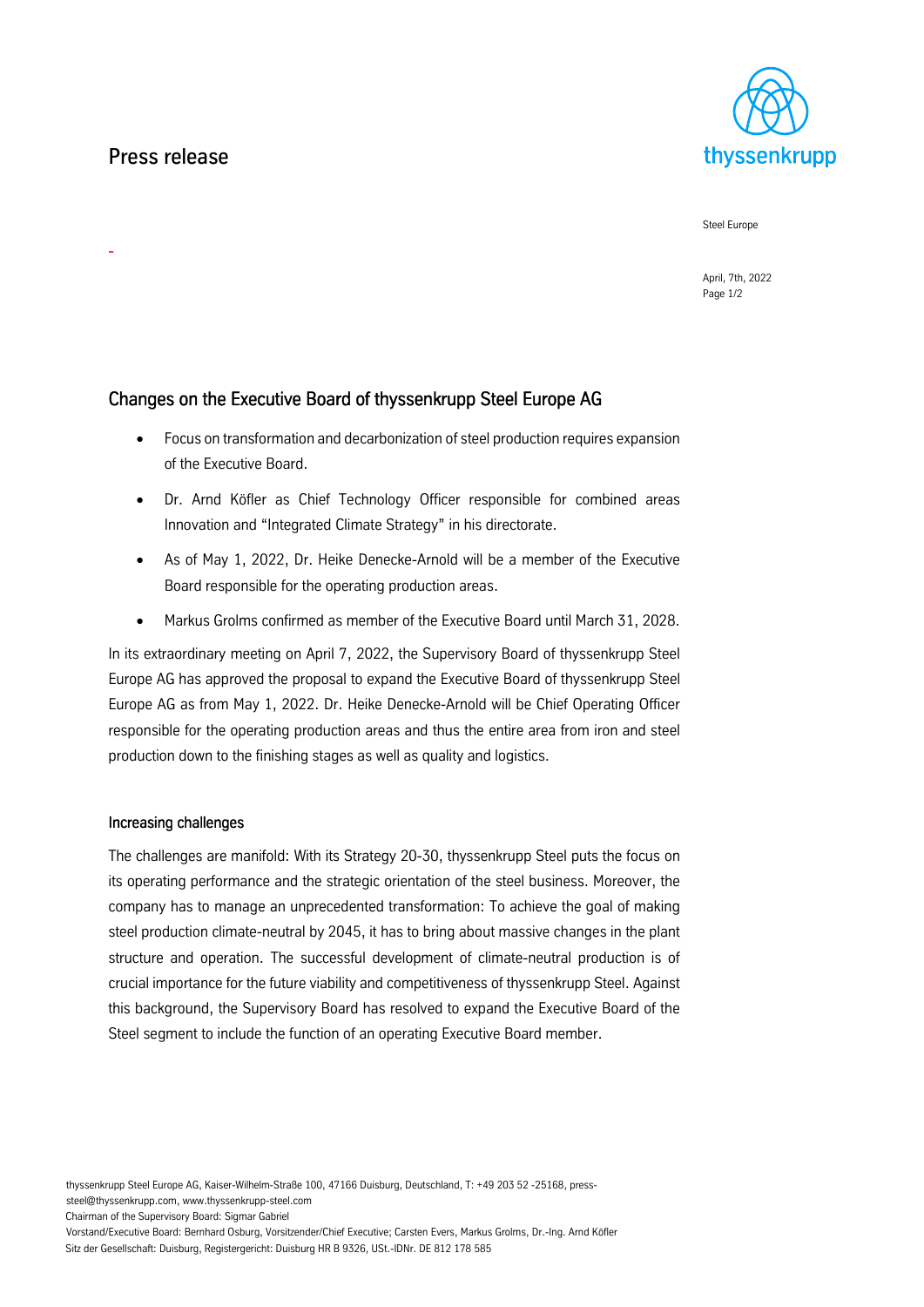

April, 7th, 2022 Page 2/3

#### Experienced steel expert Dr. Denecke-Arnold to join the Executive Board

The responsibility for transformation and production will be divided in future. As from May 1, 2022, Dr. Heike Denecke-Arnold will be responsible for production operations from upstream operations down to the finishing stages, as well as for quality and logistics. This directorate will become the driver of the operating production performance in the company. Dr. Denecke-Arnold who has a PhD in engineering, has held various positions at thyssenkrupp since 1999, most recently that of CEO of the Management Board of thyssenkrupp Hohenlimburg GmbH at Precision Steel in Hohenlimburg since October 2016. Through her varied experience within the Group, Dr. Denecke-Arnold has gained a wide range of expertise, both in the production area as well as on the strategy, customer and market sides.

#### Focus on Strategy 20-30, transformation and innovation

To take account of the paramount importance of the transformation, it is managed in a separate directorate. Dr. Arnd Köfler will be responsible for the optimization of the production network adopted as part of the Strategy 20-30 as well as for the entire decarbonization process of the steel segment. Moreover, there will be the Innovation area comprising the entire research and development work, an integrated innovation and transformation directorate thus being created at thyssenkrupp Steel.

#### Premature extension of Markus Grolms' appointment

Furthermore, the Supervisory Board has confirmed Markus Grolms as member of the Executive Board and extended his appointment as Labor Director and Chief Human Resources Officer until March 31, 2028. In the years to come, a main focus area of the Labor Directorate will be the support and management of the transformation.

Vorstand/Executive Board: Bernhard Osburg, Vorsitzender/Chief Executive; Carsten Evers, Markus Grolms, Dr.-Ing. Arnd Köfler Sitz der Gesellschaft: Duisburg, Registergericht: Duisburg HR B 9326, USt.-IDNr. DE 812 178 585